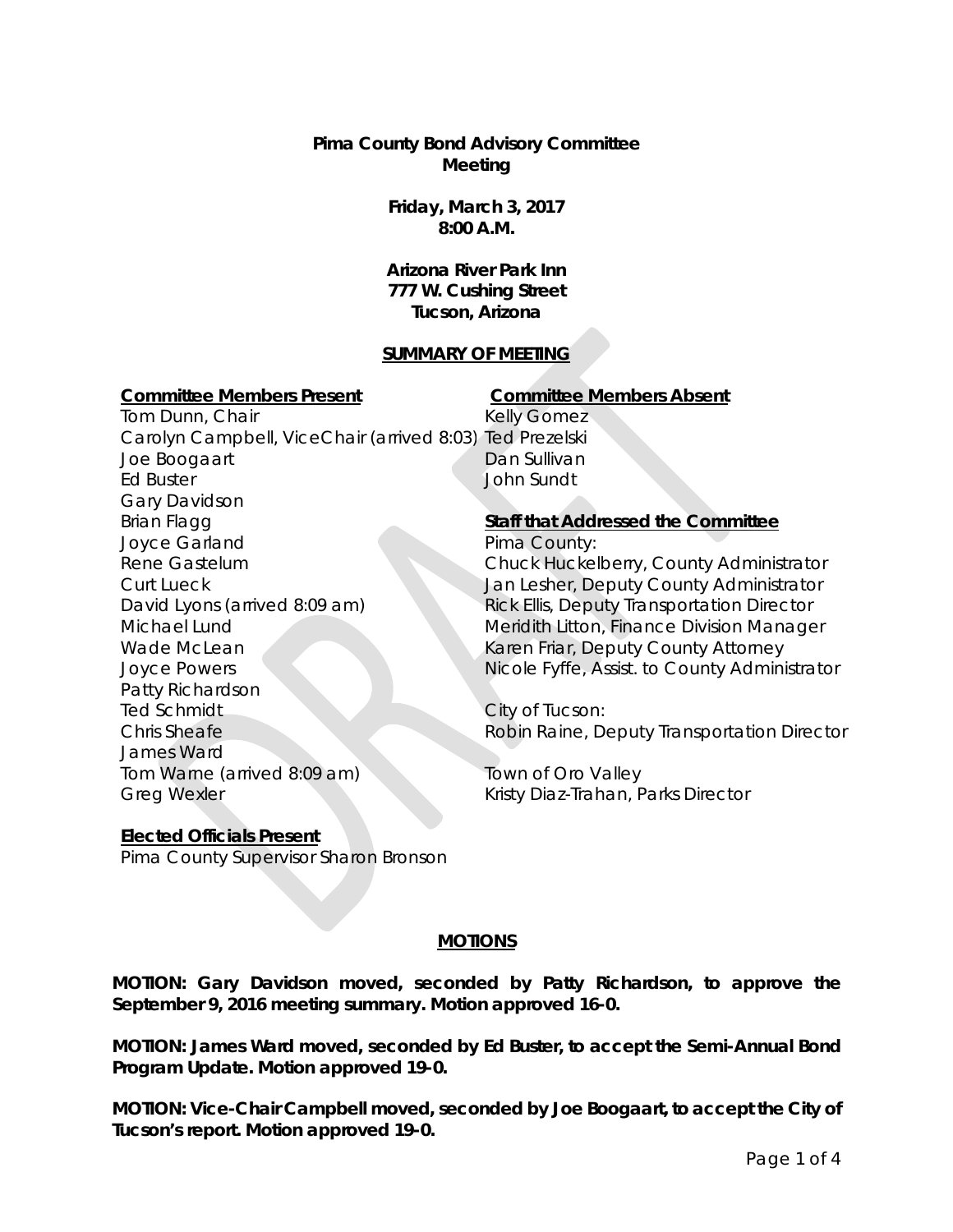**MOTION: Chris Sheafe moved, seconded by Ed Buster, to approve the recommended amendments to the 1997 general obligation and HURF bond implementation plan ordinances, and the 2004 general obligation bond implementation plan ordinance. Motion approved 19-0.** 

## **MEETING SUMMARY**

#### 1. Welcome

The meeting began at 8:00 a.m. with a quorum. Chairman Dunn announced three new members: Joyce Garland (City of Tucson), Joyce Powers (Town of Oro Valley), Ted Schmidt (Pima County Supervisor Bronson),

### 2. Approval of the September 9, 2016 Meeting Summary

**MOTION: Gary Davidson moved, seconded by Patty Richardson, to approve the September 9, 2016 meeting summary. Motion approved 16-0.**

#### 3. Bond Committee Basics

A. Truth in Bonding Code

Nicole Fyffe summarized this portion of the Pima County Code, which was originally adopted by the Board of Supervisors prior to the May 1997 bond election.

B. Bond Website: [www.pima.gov/bonds](http://www.pima.gov/bonds)

Nicole Fyffe referenced the types of information available on the County's bond website, including an interactive map of over 700 completed bond projects, the bond implementation plan ordinance and each amendment.

C. Arizona Open Meeting Law

Karen Friar, Deputy County Attorney, briefed the committee on Arizona's Open Meeting Law and how it applied to this committee and its members. Mr. Huckelberry emphasized that committee members should be aware that private emails and other forms of communications on committee members' private electronic devices related to the committee business are considered public records, and are subject to searches and seizures if formal complaints are filed concerning open meeting law violations.

- D. Arizona Conflict of Interest Law Karen Friar will provide information on this issue to be distributed to the committee after the meeting.
- 4. Semi-Annual Bond Program Update for 1997, 2004 and 2014 Bond Programs

Per the County's Truth in Bonding Code, materials were provided to the Committee regarding the status of the 1997, 2004 and 2014 bond programs. This included a written report from the City of Tucson. These materials are also available on the County's website.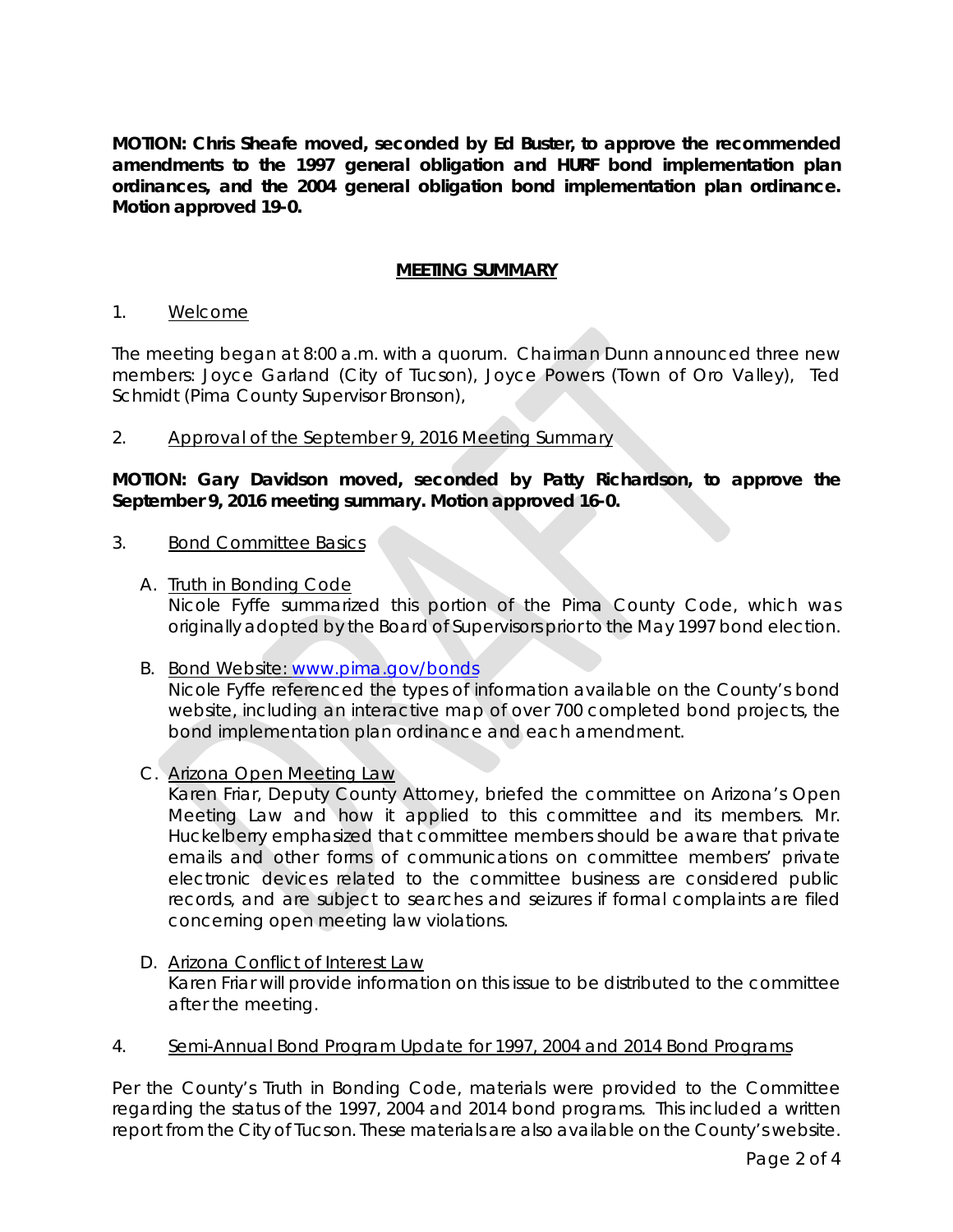Meridith Litton, Financial Management Division Manager, reported on the new format of the report and explained the status of the remaining neighborhood reinvestment and affordable housing projects.

Jan Lesher, Deputy County Administrator, provided an update on the status of the Pima Animal Care Center bond project. The project is well into construction, with an estimated completion date for Phase 1 of December 26, 2017. Phase 1 is the bulk of the project.

## **MOTION: James Ward moved, seconded by Ed Buster, to accept the Semi-Annual Bond Program Update. Motion approved 19-0.**

Robin Raine, Deputy Transportation Director for the City of Tucson, provided an update on the remaining transportation projects managed by the City that include County-HURF bond funds. Brian Flagg asked about the status of the 22<sup>nd</sup> Street project. Ms. Raine responded that the Kino overpass is complete, design of the project east of the overpass is about 90% complete, and design has not yet begun on the project west of the overpass to I-10. Mr. Flagg asked that residential opposition to the portion of the project form I-10 to Park, be communicated to the Mayor.

## **MOTION: Vice-Chair Campbell moved, seconded by Joe Boogaart, to accept the City of Tucson's report. Motion approved 19-0.**

5. Amendments to the 1997 and 2004 General Obligation Bond Ordinances, and 1997 HURF Ordinance

Per the County's Truth in Bonding Code, the Committee received a written staff report describing when bond ordinance amendments are necessary, the public review process associated with amending the ordinances, and details concerning the 10 projects that would be impacted by this round of bond ordinance amendments. Ms. Fyffe summarized these at the meeting.

In response to a question from David Lyons, Ms. Fyffe responded that the bonds sold in February 2017 at an interest rate of 2.04 percent, the 2016 sale was at 1.63 percent and historically, dating back to the 1997 sale, interest rates on County bonds have not exceeded 4 percent.

In response to a question from Gary Davidson, Ms. Fyffe clarified that no additional bond funds were being allocated to the Broadway roadway project.

In response to a question from Joe Boogaart, Vice-Chair Campbell explained that the park and trail improvements in Marana near the El Rio Preserve are a work in progress and the Town is trying to identify additional resources to fund improvements in that area.

In response to a question from Gary Davidson, Ms. Fyffe confirmed that the Catalina Community Park project was originally to include more active ball field type improvements, but the community preferred a lower impact natural resource park with hiking trails, that ultimately cost significantly less. Oro Valley Parks Director Kristy Diaz-Trahan replied that, yes, there has been a greater impact on Oro Valley ball field use, as a result.